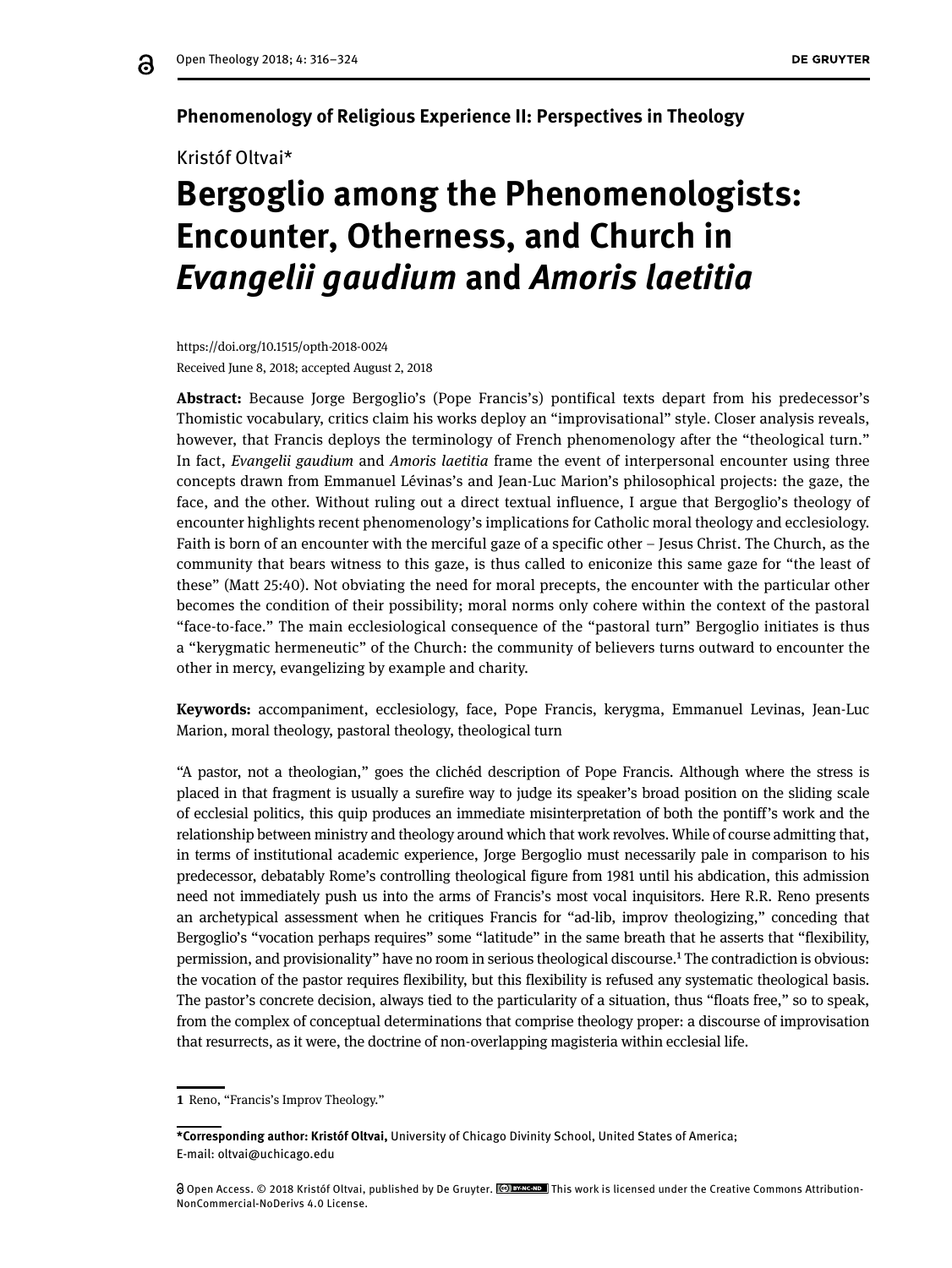The ensuing convenience of being able to suppress or ignore "pastoral" comments is bought at the high price, however, of *structurally* (and not just rhetorically) distancing theology from the circumstances of lay believers, to say nothing of the concrete occupation of most clergy. Putting aside the fact that the totally crystallized Neo-Scholasticism emerging in the mid-19<sup>th</sup> century had already achieved the latter in practice, the shadow of that period of Catholic theology continues to haunt attempts to catalogue Bergoglio's philosophical possibilities. Who is ultimately to blame for the "pastoral turn"? According to two distinguished Thomists, writing in an open letter to the pope, it is Rahner and von Balthasar!<sup>2</sup> The intended stakes of Bergoglio's systematicity (or lack thereof) thus become clear: for all its ideological diversity, the whole of the New Theology and Vatican II stands accused under the title of the "pastoral." Its philosophical repudiation, we are led to believe, would thus constitute grounds to abandon the post-conciliar project and throw ourselves into an uncritical integralism.

Yet underneath this excessively polemical exterior lies a reality Reno points out elsewhere: that, "after effecting a revolution against the limitations of Neo-Scholasticism," the leading figures of  $20<sup>th</sup>$ -century Catholic thought "contributed to the emergence of a new and impoverished theological culture in which [their] own commitments and insights [became] unintelligible."3 And while Reno goes on to claim that our only "exit" from this quagmire is a return to some kind of Thomistic consensus, it is clear that contemporary Catholic systematic theology has long found an equally powerful philosophical ally in phenomenology. Indeed, this "observation" is by now so banal that we do not even really need to go through the motions: the early Heidegger's influence on the *Grundkurs*, Wojtyła's personalist phenomenology, the appearance of the "theology of givenness" in the pontifical Ratzinger, etc. What is not as banal, however, is locating Bergoglio's thought as within this phenomenological tradition – or, more modestly, outlining why such a placement is plausible and helpful.

To be clear: my aim is not to "prove" that phenomenology exercises a direct line of textual or educational influence on Francis's theology, even as the terms he deploys in his pontifical works – "technoscience," the icon/idol distinction, "the other," "experience," "the gaze," and so forth – do make a strong argument for such an influence. (*Laudato Si'*, for example, is so shot through with the later Heidegger's analysis of the nature of technology that to rule out Bergoglio's at least secondary access to the tradition's key texts seems irresponsible.) And although we could advance some reasonable hypotheses about how this access may have happened historically,<sup>4</sup> the argument advanced *here* will be on the typological, not genealogical, relationship between Bergoglio and some contemporary French phenomenology of the so-called "theological turn" – in particular, the work of Emmanuel Lévinas and Jean-Luc Marion. I examine in particular two of Francis's texts, *Evangelii gaudium* ("The Joy of the Gospel") and *Amoris laetitia* ("The Joy of Love"). Both documents are apostolic exhortations – canonically, the second-most-authoritative species of papal document (after the encyclical, although Francis's theology might well complicate this simple hierarchy) – and were released in 2013, at the very beginning of his pontificate, and in 2016, following the controversial Synod on the Family, respectively. Far from deploying an "improvisational" or "non-academic" language as is often proposed, closer analysis reveals that these texts are deeply steeped in a phenomenological vocabulary. Examining this vocabulary's four key terms – the gaze, the encounter, the other, and the face – allows us, first, to build to Bergoglio's convergence with the Lévinas of *Totality and Infinity*. This typological affinity then helps elucidate Bergoglio's "kerygmatic hermeneutic of the Church," which reunites moral and pastoral theology while problematizing the proper function and site of theological reasoning itself.

**<sup>2</sup>** Finnis and Grisez, "The misuse of *Amoris laetitia* to support errors against the Catholic faith."

**<sup>3</sup>** Reno, "Theology After the Revolution."

**<sup>4</sup>** Two distinct, but not mutually exclusive, historical lineages suggest themselves. The first would trace Bergoglio's thought, through his mentor Juan Carlos Scannone's *teología del pueblo*, to Scannone's onetime interlocutors and professors at the University of Munich. The second might see in the more Lévinasian strands of Bergoglio's theology the influence of Bergoglio's longtime friend John Zizioulas, who devotes significant space to discussing, and problematizing, Lévinas's *Autrui* in his landmark study *Communion and Otherness.* Zizioulas's notion of "ethical apophaticism," which he derives from the person's irreducible uniqueness, bears significant similarities to Bergoglio's "accompaniment" of others in their difference. Zizioulas's social Trinitarianism is also palpable in *Amoris laetitia*'s descriptions of the human family, which in framing the family as *imago Trinitatis* departs from the transcendental, almost 'egological' personalism seen in, e.g., Wojtyła. I would like to thank my colleague Raúl Zegarra for leading me to consider the first of these two potential genealogies.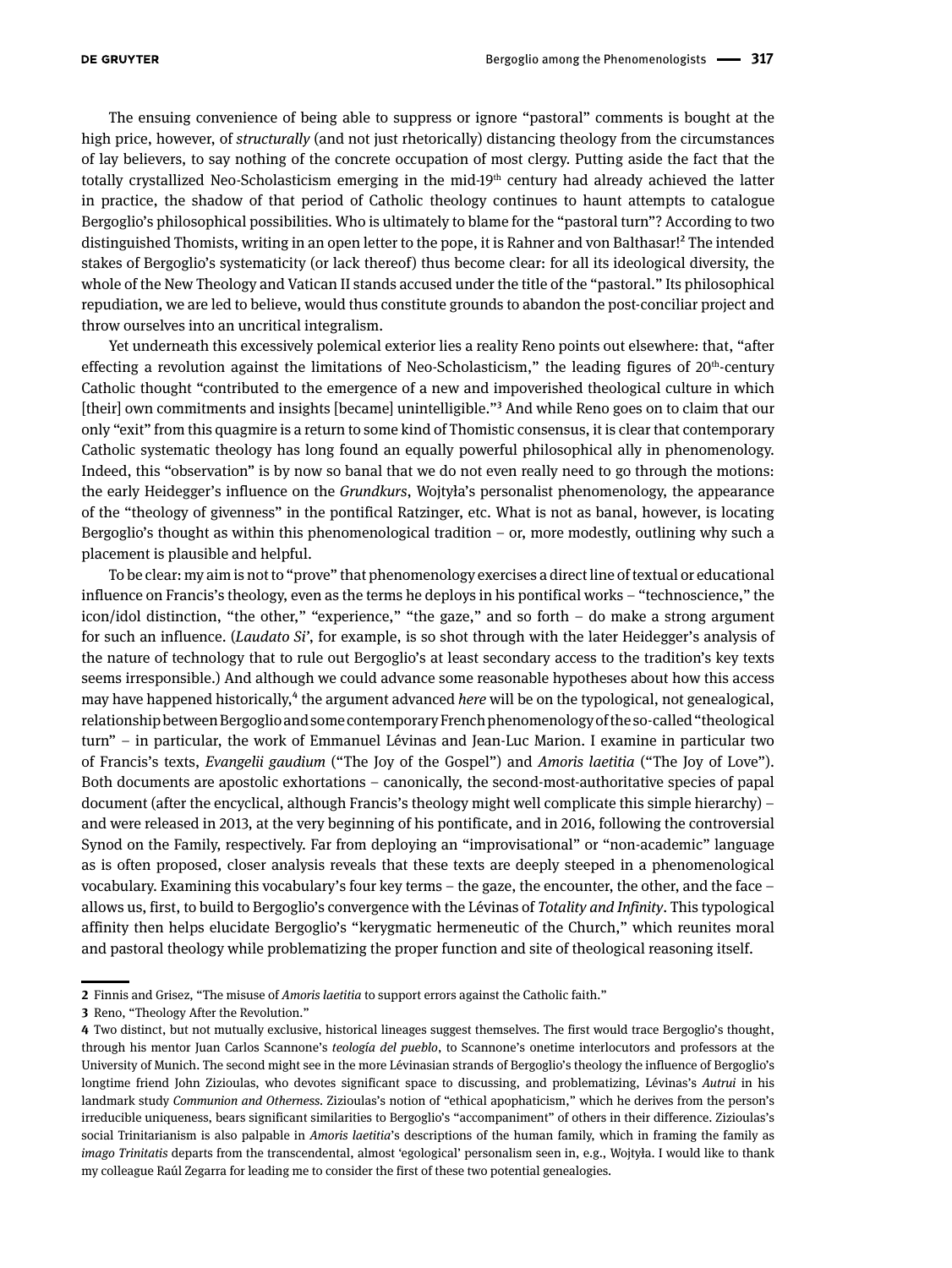#### **1 Crescendo: the gaze of Christ**

We begin at the site at which our three topics – encounter, otherness, Church – originate and intersect: the person of Jesus Christ. "The joy of the Gospel fills the hearts and lives of all who encounter Jesus"<sup>5</sup> – so read *Evangelii gaudium*'s very first lines, establishing a theme which determines the theology of both exhortations: the encounter with Jesus, or, as we will see, "the encounter," *sine glossa*, *as* the encounter with Jesus. Avoiding what Marion would call the epistemological interpretation of revelation,<sup>6</sup> Bergoglio quotes his predecessor's perhaps greatest one-liner in explaining the origin of the life of faith: "being a Christian is not the result of an ethical choice or a lofty idea, but the encounter with an event, a person, which gives life a new horizon and a decisive direction."<sup>7</sup> While duly noting that the "evangelical principle" thus formulated already marginalizes *en passant* the traditional faculties of will ("ethical choice") and intellect ("lofty idea") in favor of the phenomenological notion of the "event," the vocabulary controlling Francis's interpretation becomes even clearer when he describes this encounter as the effect of a "gaze." Sometimes mistranslated in the English editions as "look," the original Italian is consistent – *lo sguardo* – as is the French translation, which consistently renders it *regard*. Let us note a few moments:

If we are not convinced, let us look at those first disciples, who, immediately after encountering the *gaze of Jesus*, went forth to proclaim him joyfully.8

I believe the secret lies in the way *Jesus gazed upon people*, seeing beyond their weaknesses and failings.9

*Amoris laetitia* repeats the formula.

Illumined by the *gaze of Jesus Christ*, [the Church] turns with love to those who participate in her life in an incomplete manner, etc.<sup>10</sup>

First and foremost, then, the Good News is expressed neither as "information" nor even, initially, as a "decision," but as the experience of being phenomenalized in a certain way by this certain person. Christ's gaze is originary grace, as Bergoglio continually stresses. "The primacy," he writes, "always belongs to God…the life of the Church should [thus] always reveal clearly that God takes the initiative, that 'he has loved us first'...This conviction," he goes on, "enables us to maintain a spirit of joy in the midst of a task so demanding and challenging that it engages our *entire life*." In other words, this "way of the gaze," this "secret" of the messianic ministry, is the gaze of love, settling its ethical ambiguity – since the gaze can, as we know, project a variety of problematic intentions, such as when it intends faces as objects.<sup>11</sup> Near the middle of *Amoris laetitia*, Bergoglio provides us with a further definition. "The aesthetic experience of love is expressed in that 'gaze' which contemplates other persons as ends in themselves."<sup>12</sup> We are again slightly misled by the English, as the original mentions only *l'altro* – the other, unqualified and full stop, a terminological choice the French also retains (*l'autre*); what is more striking, however, is Bergoglio's understanding of love as an αἴσθησις, as a "sense experience" or indeed as "lived experience" (*erlebnis*). To

**<sup>5</sup>** *Evangelii gaudium* (hereafter: EG) §1.

**<sup>6</sup>** Under the "epistemological interpretation of revelation," divine revelation is understood to be consist of propositional information alone; in the history of Christian theology, Marion traces this maneuver to Thomas Aquinas materially but only formally to his (mis)interpreters, foremost among them Francisco Suárez. See Marion, *Givenness and Revelation*, 22 ff.

**<sup>7</sup>** EG §7.

**<sup>8</sup>** EG §120.

**<sup>9</sup>** EG §141.

**<sup>10</sup>** *Amoris laetitia* (hereafter: AL) §291.

**<sup>11</sup>** Marion often discusses the immorality of intending a face as an object; see, for example, Marion, *In Excess: Studies of Saturated Phenomena*, 105: "Without a doubt, in the case of an object of the world, I can always confirm the appresentation of three sides [of a parallelepiped] by that of three others at a moment later. I can always 'think it through' regarding this object (even though I *could never do the same with another person*)" (emphasis mine). The human face, in Marion's thought, is one example of the saturated phenomenon (the icon, no less), and thus properly exceeds intentionality.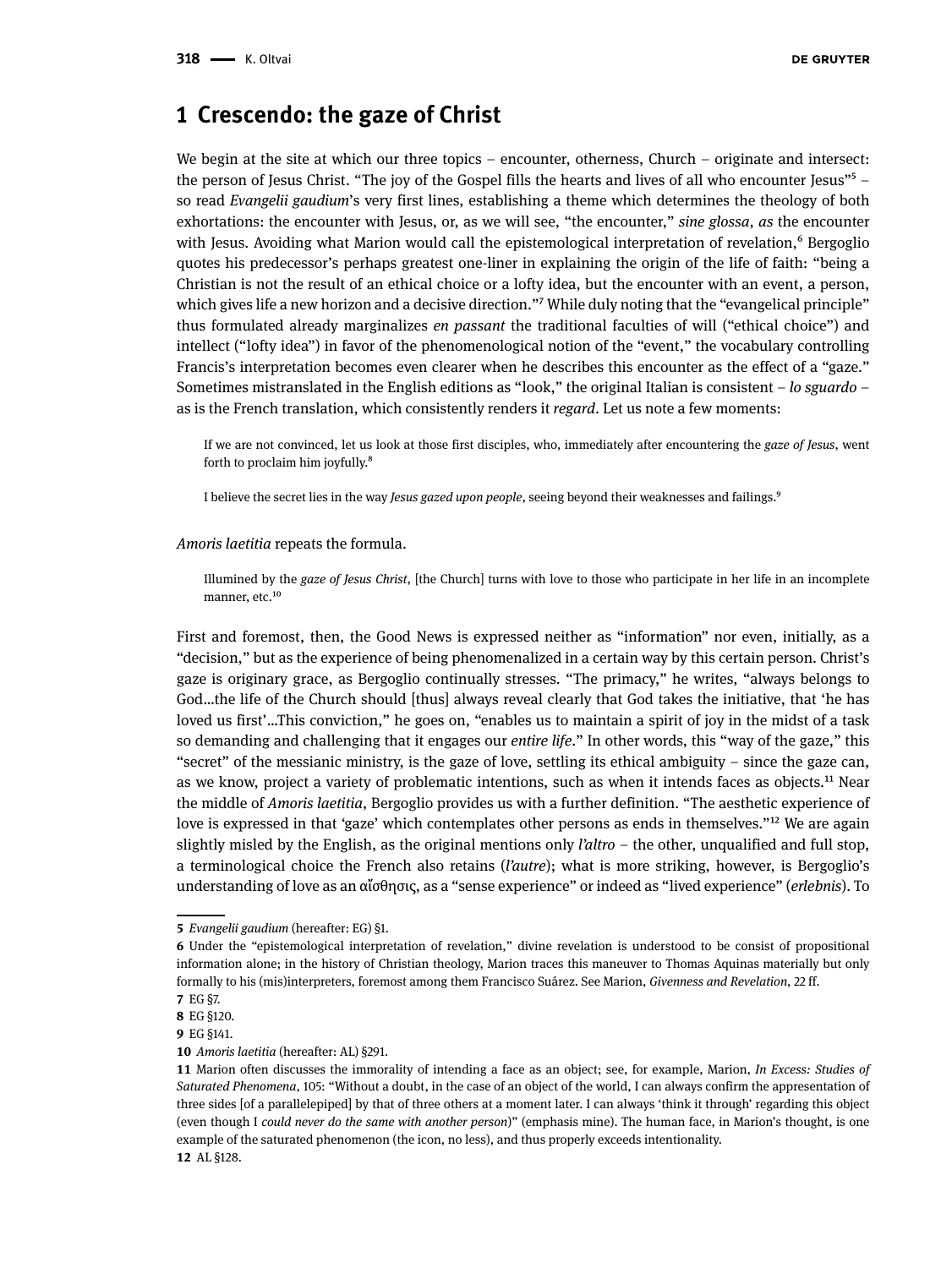love, then, is to intend the other as an end. But wait: is this not the language of the categorical imperative, which threatens to reintroduce duties and the Law into the heart of the interpersonal encounter? Not at all, for the gaze of love is precisely what suspends the general in favor of the particular. In the encounter, there is only the concrete one before me, whose needs, wants, desires, and circumstances are wholly unique. In pastorally responding to the other's unrepeatable situation, we perform what Bergoglio calls "accompaniment":

In our world, ordained ministers and other pastoral workers can make present the fragrance of Christ's closeness and his personal gaze. The Church will have to initiate everyone – priests, religious, and laity – into this 'art of accompaniment' which teaches us to remove our sandals before the *sacred ground of the other* [*la terre sacré de l'autre*].13

We will return to this notion of a "sacred other" presently. To first flesh out the notion of accompaniment:

One who accompanies others has to realize that the person's [*di soggeto* – the subject's] situation before God and their life in grace are mysteries which no one can know fully from without.<sup>14</sup>

*Amoris laetitia* has even more to say on this topic, although there in the specific context of family life as *imago Trinitatis*. Bergoglio here writes that to "develop the habit of giving real importance to the other" is to "appreciate them and to recognize their *right to exist*,"15 to "set aside all illusions and accept the other as he or she *actually is*."16 In summary, then, the gaze of Christ, synonymous with that of love, is one which sees the other's inability to fully become an object of knowledge (the "mysteries…no one can know") *as*  her ownmost reality or characteristic. To be seen as an "end" is thus not at all to be seen as one beneficiary among many of some perfected Kantian moral calculus; rather, it is to be seen as a phenomenon that preor exceeds the norm and thus provokes, as Francis writes in *Amoris laetitia*, a "certain dread."17 Seeing the other incites a "fear of God," a "fear and trembling" – or, in post-conciliar vocabulary, "wonder and awe."

### **2 Covergence: the face of the other**

It is telling that nowhere in these two documents does Francis use traditional, capacities-centered language of the *imago Dei* to defend the other's sacredness. That term actually does not appear at all in *Evangelii gaudium*, and although it does in *Amoris laetitia*, the *imago* there refers exclusively to the *communio personarum* and thus refers back to encounter. Bergoglio rather establishes the other's sacredness by means of scriptural citation. Returning to the language of "removing our sandals before the sacred ground of the other," we notice that the text places there a Hebrew Bible reference, Exodus 3:5, which takes us, of course, to Moses's encounter on Mount Horeb! Now not only does Bergoglio perform by this reference the very equivocation Dominique Janicaud identified in *Totality and Infinity* as the moment phenomenology takes the "theological turn" – namely, of equating "the alterity of the Other and of the Most-High"<sup>18</sup> – but confirms that the issue here is the intuitive anteriority and/or excess of personal identity, because at the same time that it proclaims liberation, the encounter at the burning bush ends with God's refusal of predication (Ex. 3:14).

Like God, then, the other appears without matching a corresponding intention, and while phenomenology has thematized this mismatch in diverse ways, Bergoglio does name it correctly. The English reads, at *Evangelii gaudium* §88, that "the Gospel tells us to run the risk of a *face-to-face* encounter with others"; but the French, following the Italian text's unusual use of *volto* instead of *faccia* much more closely – and, for our interpretation, decisively – speaks of "*le risque de la rencontre avec le visage de* 

**16** AL §218.

**<sup>13</sup>** EG §169.

**<sup>14</sup>** EG §172.

**<sup>15</sup>** AL §138.

**<sup>17</sup>** AL §127.

**<sup>18</sup>** Lévinas, *Totality and Infinity*, 34.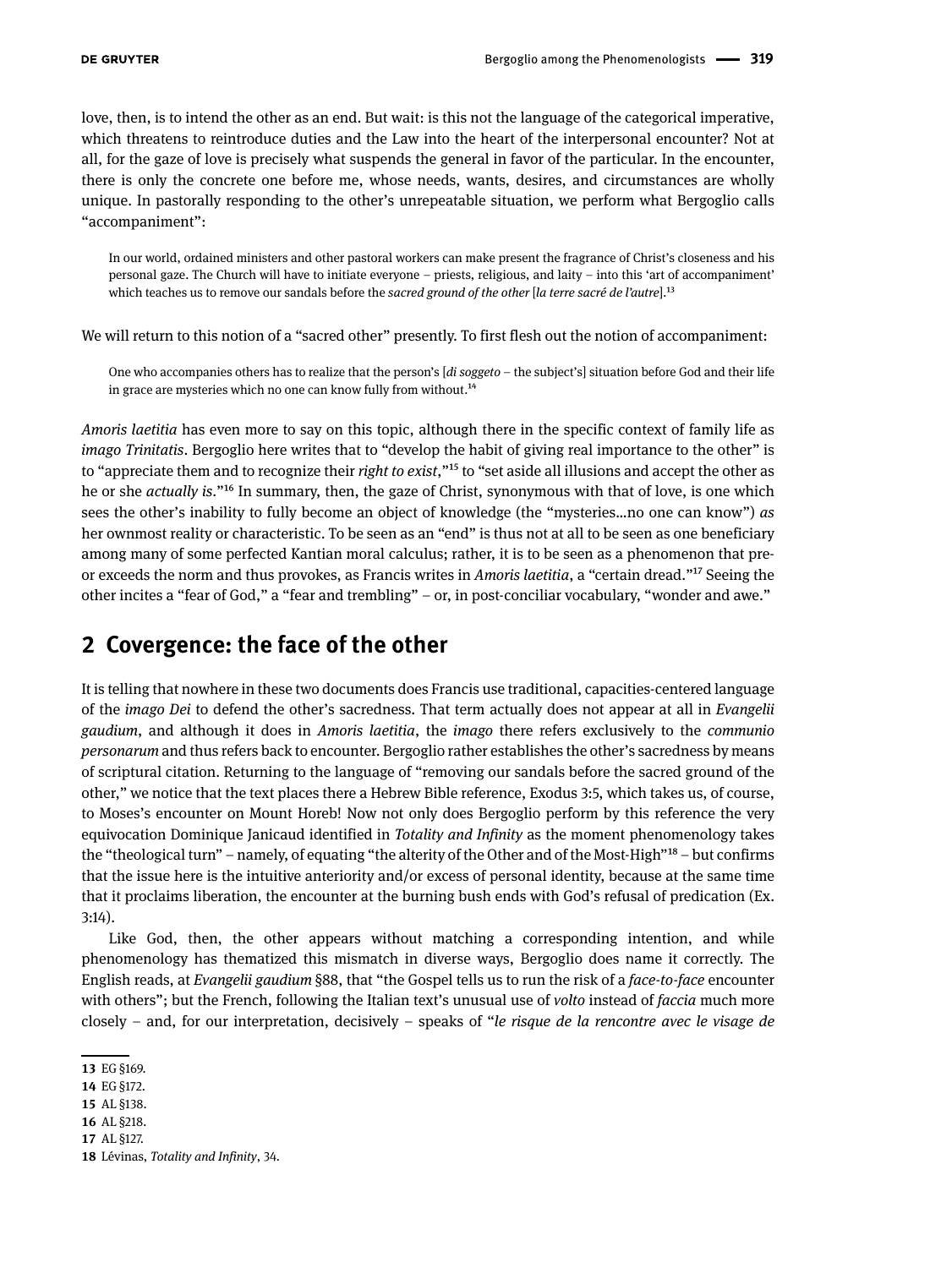*l'autre,*" "the risk of the encounter with the *face of the other*." At this moment, Bergoglio's vocabulary maps so closely onto that of *Totality and Infinity* III-B that an actual genetic relationship between these two texts becomes plausible. *Amoris laetitia* §12 offers a similar suggestion, which in describing what amounts to a phenomenology of marriage speaks again of "*la rencontre avec un visage, un 'tu'*," – "the encounter with a face, a 'Thou'." Although Bergoglio here is clearly conflating Lévinas's position with Martin Büber's, we can espy this artifact's precise origin in *Totality and Infinity* as well: I-B-5, where Lévinas reviews Büber's egalitarian dialectic only in order to then reject it in favor of the *Vous* and its "dimension of height."19

However uncanny these terminological similarities may be, however, the structural role the the encounter with the face plays in both Lévinas and Bergoglio is just as critical. For Lévinas, as we know, the face is what suspends ontology: it is the phenomenon of the other's irruption into "the same," frustrating philosophy's endless attempt to achieve what he calls, in "Ethics as first philosophy," the absolute "correlation between knowledge and being."20 The quest for absolute knowledge, which begins as the *ego*'s attempt to secure its own freedom in the world, ironically ends up denying the *ego* this privilege by dissolving it in the ontological totality. "The opposition between I and non-I disappears in an impersonal reason. Freedom is not maintained but reduced to being the reflection of a universal order which maintains itself and justifies itself all by itself."<sup>21</sup> Universal reason can thus justify the other's "right to exist," to use Bergoglio's wording, but only by sublimating that right via the general category. The other would then no longer appear as a face, but as one more instance of "the rights-bearer," the "moral reasoner," or whatever other category the ontologist invents in an attempt to safeguard the face's originary ethical phenomenality. In his homage to Lévinas in "The Intentionality of Love," Marion draws out this precise problem when he writes that

the injunction of obligation toward the other leads, in reality, to the neutralization of the other as such. The other is neutralized as other, for another can always be substituted who can offer the face of the other that the universal moral law requires. [Thus,] no face can claim to be irreplaceable because, if it in fact became so…the act accomplished in regard to him would cease to satisfy the universality of the law.<sup>22</sup>

Bergoglio's fundamental insight is that, despite its best intentions, when moral theology attempts to apply universal ethical rules indiscriminately, it falls prey to this same distortion and so betrays that which it was meant to protect – the other's absolute worth. "Ethics" itself thus becomes an ambiguous term, because although the drive to act ethically stems from an experience of encounter, an "ethic," when built up into a system of total knowledge, undermines the conditions of possibility for those encounters. In his exhortations, Bergoglio describes this as the theological attempt to ignore the "concrete," the "particular," or the "situation" of persons. For examples, and to most fully understand the thick relationship between the encounter with the other and Bergoglio's theological method as a whole, let us examine a few longer passages from *Amoris laetitia*.

There is a need to avoid judgments which do not take into account the complexity of various situations and to be attentive, by necessity, to how people experience distress because of their condition.<sup>23</sup>

[Persons] can find themselves in a variety of situations, which should not be pigeonholed or fit into overly rigid classifications leaving no room for personal and pastoral discernment.<sup>24</sup>

It is reductive simply to consider whether or not an individual's actions correspond to a general law or rule, because that is not enough to discern and ensure full fidelity to God in the concrete life of a human being…[While] it is true that general rules set forth a good which can never be disregarded or neglected, in their formulation they cannot provide absolutely

**23** AL §296.

**<sup>19</sup>** Ibid., 75.

**<sup>20</sup>** Lévinas, "Ethics as First Philosophy," 76.

**<sup>21</sup>** Lévinas, *Totality and Infinity*, 87.

**<sup>22</sup>** Jean-Luc Marion, *Prolegomena to Charity*, 93.

**<sup>24</sup>** AL §298.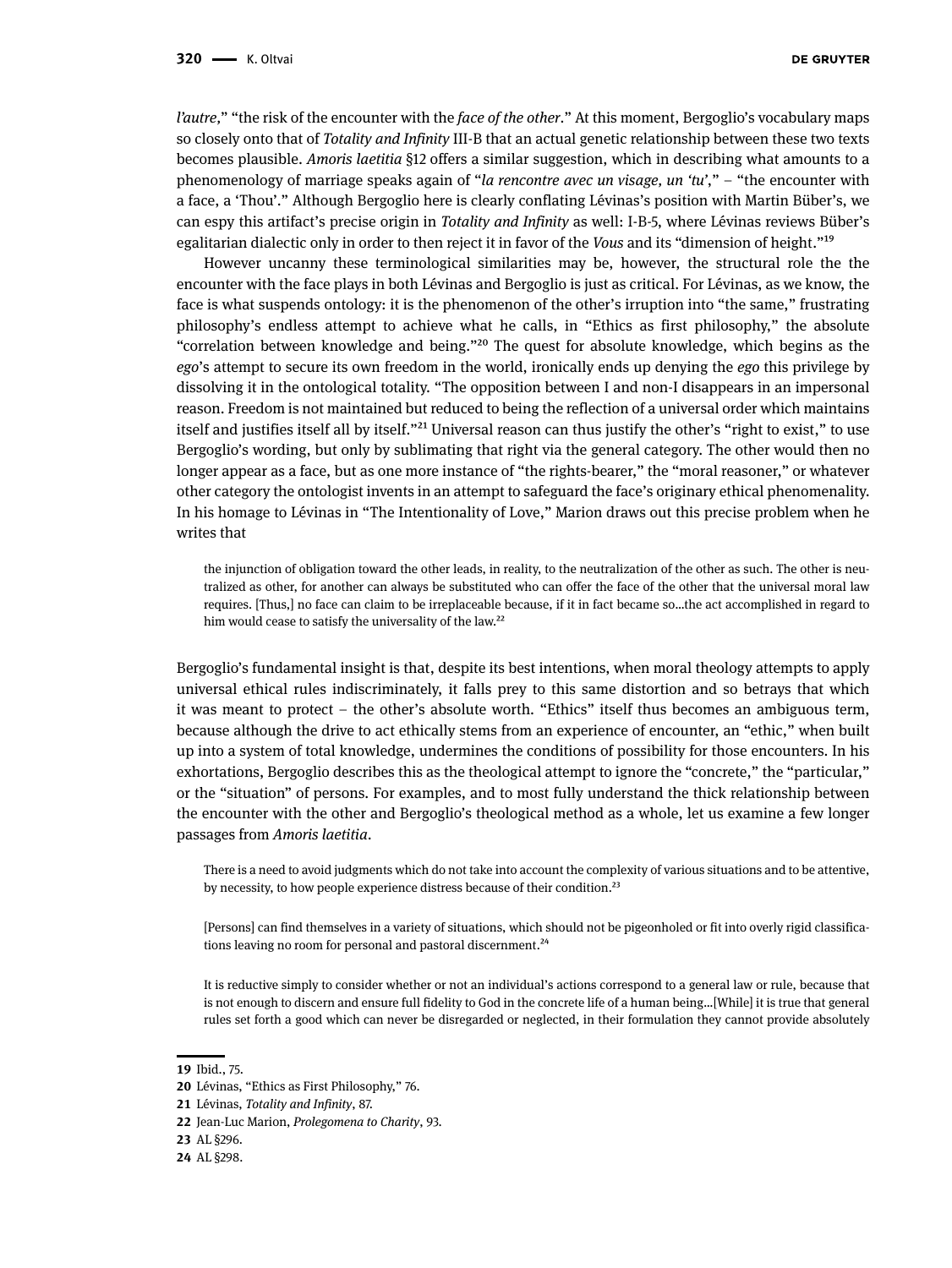for all particular situations…precisely for that reason, what is part of a practical discernment in particular circumstances cannot be elevated to the level of a rule.<sup>25</sup>

And, finally, summing up the exhortation's entire method, he writes:

Neither the Synod [on the Family] nor this Exhortation could be expected to provide a new set of general rules, canonical in nature and applicable to all cases. What is possible is simply a renewed encouragement to undertake a personal and pastoral discernment of particular cases, one which would recognize that, since the degree of responsibility is not equal in all cases, the consequences or effects of a rule need not necessarily always be the same.<sup>26</sup>

It is precisely here that Bergoglio's fiercest misinterpreters confuse his call to engage in the pastoral encounter that precedes the canon with the claim that a pastoral decision undertaken in response to some given encounter is a universal possibility. Pastoral discernment does not take place outside the encounter with the face; any attempt to generalize a decision made within or following a specific encounter  $-$  as proposed by some who see Bergoglio's pastoral theology as reforming church doctrine – commits the phenomenological error of intending the face, which cannot become a noema. To this one could object immediately, of course, that Lévinas himself make possible the canon's universal aspirations when he displaces the face's injunction onto the commandment, the precept *par excellence*: "thou shalt not kill (me)."27 Indeed, but as Marion points out so rightly in *In Excess*, we must not be overly literal. "'To kill,'" he writes, "is not limited to putting to death… [It] indicates the destruction of the other person or thing, its objectivization into an insignificant term, entirely annulled… [Murder] is in fact *first* a question…of removing the irreducible autonomy of a non-objectivizable, unknowable other person, the unforeseeable center of initiatives and intentionality."28 We thus come full circle to that which, in Bergoglio's pastoral theology, the loving gaze respects and honors: the "mystery" of the other person's life. If moral theology does not leave room for pastoral discernment – in other words, if it constructs an airtight conceptual totality which does not permit the other's exteriority to appear – it effectively "kills" the other. Accordingly, Francis has harsh words for this kind of spirituality: it is a "self-absorbed promethean neopelaganism of those who ultimately trust only in their own powers and feel superior to others because they observe certain rules."<sup>29</sup>

## **3 Consequence: the pastoral turn and the "kerygmatic hermeneutic"**

This incendiary condemnation raises one final, central question: if the encounter with the other precedes the precept, then what exactly, in Bergoglio's moral theology, is the relationship between the encounter, the life of the Church, and the role of the norms and rules that govern that life? For although these two exhortations obviously want to carve out a foundational status for the exception (i.e. as vs. the rule), they traffic in no cheap antinomianism, especially considering that they summon the Church to specific, concrete initiatives such as evangelization, social justice, and dialogue. *Amoris laetitia* §295 explains, citing Wojtyła: "the so-called 'law of gradualness'…is not a 'gradualness of the law' but rather a gradualness in the prudential exercise of free acts on the part of subjects who are not in a position to understand, appreciate, or fully carry out the objective demands of the law. For the law is itself a gift of God which points out the way, a gift for everyone without exception: it can be followed with the help of grace." This might sound very nominalist if we forget that Bergoglio's definition of grace is phenomenological, not ontological: we are not speaking here of an "infusion of potencies," but of experiencing Christ's loving gaze. "It is" thus, the exhortation clarifies soon afterward, "a matter of reaching out to everyone, of needing to help each person find his or her own proper way

**27** Lévinas, *Totality and Infinity*, 198.

**<sup>25</sup>** AL §304.

**<sup>26</sup>** AL §300.

**<sup>28</sup>** Marion, *In Excess*, 126.

**<sup>29</sup>** EG §94.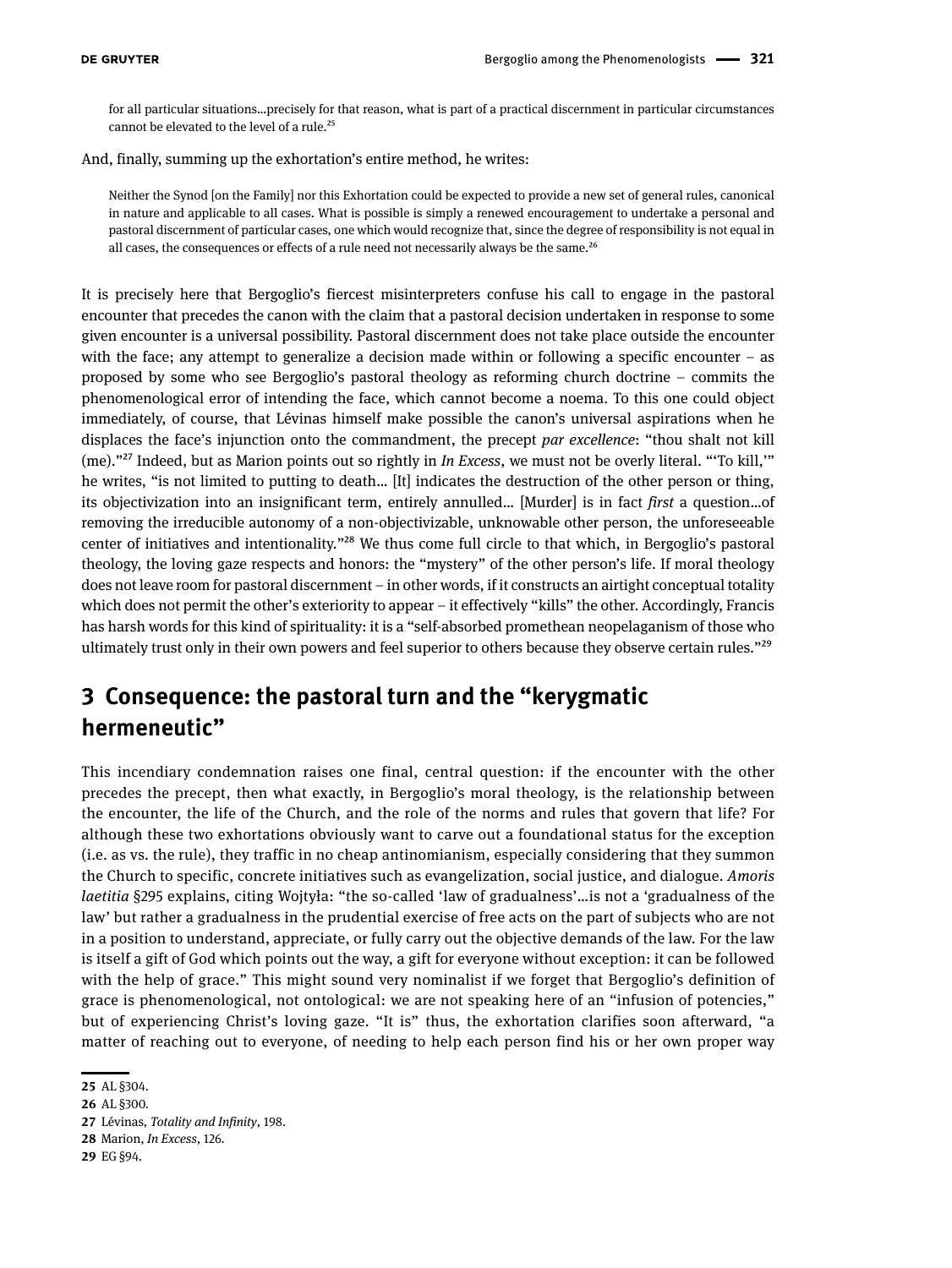of participating in the ecclesial community and thus to experience being touched by an 'unmerited, unconditional, and gratuitous' mercy."30

Despite the obvious temptation to do so, we should not hastily map onto this clash between grace and – what is its other term: being? nature? – a choice between the theology of the Cross and the theology of glory. Rhetorically, of course, Bergoglio opts for the former – for "the salvation which God offers us is the work of his mercy. No human efforts, however good they may be, can enable us to merit so great a gift. God, by his sheer grace, draws us to himself… This principle of the primacy of grace must be a beacon which constantly illuminates our...evangelization," etc. $31$  At the same time, however, Francis eschews any doctrine of two kingdoms and offers instead what we could call a "density principle." Under the clear influence of Henri de Lubac – whose ecclesiology *Evangelii gaudium* §93 explicitly cites – Bergoglio thinks the church/world distinction not as absolute dichotomy, but as the first nested and "blended," in decreasing degrees, with the second. In this, he follows the same conceptual model Ratzinger maps onto the charity/justice distinction in *Caritas in veritate*,<sup>32</sup> to say nothing of the diverse "nestings" in Marion's theology: gift/being, Trinity/unity, eschaton/history, etc. The density principle's basic theme is that although certain moral situations are ideal and fully express the Church's eschatological reality, other situations can express aspects of this reality in imperfect ways. Discussing the issue of divorce and remarriage in the Church, for example, Bergoglio writes that "some forms of union radically contradict this ideal [of marriage], while others realize it in at least a partial and analogous way."33 In other passages he applies the density principle to the *ecclesiola*, or "domestic church," that loving families model for society. Rather than serving as a respite from the "natural attitude," the family is meant to serve as the heart of a communal charity that, because purest, produces distributive justice in broader society.<sup>34</sup>

The reason Bergoglio's model remains phenomenological, however, is because at the center of his Church of increasing density stands Jesus Christ, who converts through the gaze. It is Christ's gaze of love, felt *first* as mercy, which impels the believer to take up this same gaze toward the other. Thus, "it becomes clear that Christian morality is not a form of stoicism, self-denial, or merely a practical philosophy or catalogue of sins…Before all else, the Gospel invites us to respond to the God of love who saves us, to *see God in others*" – the gaze of love – "and to go forth from ourselves to seek the good of others…All of the virtues are at the service of this response of love."35 Bergoglio thus inverts the encounter's chronology as Lévinas and, to some extent, even Marion see it. No longer does the face's self-manifestation impose responsibility upon me *ipso facto*, as in *Totality and Infinity*,<sup>36</sup> but rather it is the experience of *being seen as a face by another* that launches my personal salvation history. To speak like Marion, the believer does see the other as an icon of Christ, but only as a response to having become an icon *for another* first. "An evangelizing community knows that the Lord has taken the initiative, he has loved us first…Such a community has an endless desire to show mercy, the fruit of its own experience of the power of the Father's infinite mercy."37

Like a chain of falling dominoes, the Church is the community that transmits the apostolic experience of being seen, by Christ, as icons of his Father; and thus, to be even more precise, the mutual iconicity (the "face to face") witnessed within the ecclesial community becomes an icon of the whole of Trinitarian life. Francis explicitly uses this terminology. Speaking of the family – the supernatural Church's natural

**34** AL §§194, 279.

**35** EG §39.

**37** EG §24.

**<sup>30</sup>** AL §297

**<sup>31</sup>** EG §112.

**<sup>32</sup>** See, e.g., *Caritas in veritate* §6: "*Charity goes beyond justice*, because to love is to give, to offer what is 'mine' to the other; but it never lacks justice, which prompts us to give the other what is 'his,' what is due to him by reason of his being or his acting… If we love others with charity, then first of all we are just towards them… On the other hand, charity transcends justice and completes it in the logic of giving and forgiving. The *earthly city* is promoted not just by relationships of rights and duties, but to an even greater and more fundamental extent by relationships of gratuitousness, mercy and communion."

**<sup>33</sup>** AL §292.

**<sup>36</sup>** Lévinas, *Totality and Infinity*, 200 ff. *Givenness and Revelation* essentially theologizes this same chronology when it describes the believer's initial experience of Christ as being one of Christ's iconic status, as accomplished through the working of the Holy Spirit.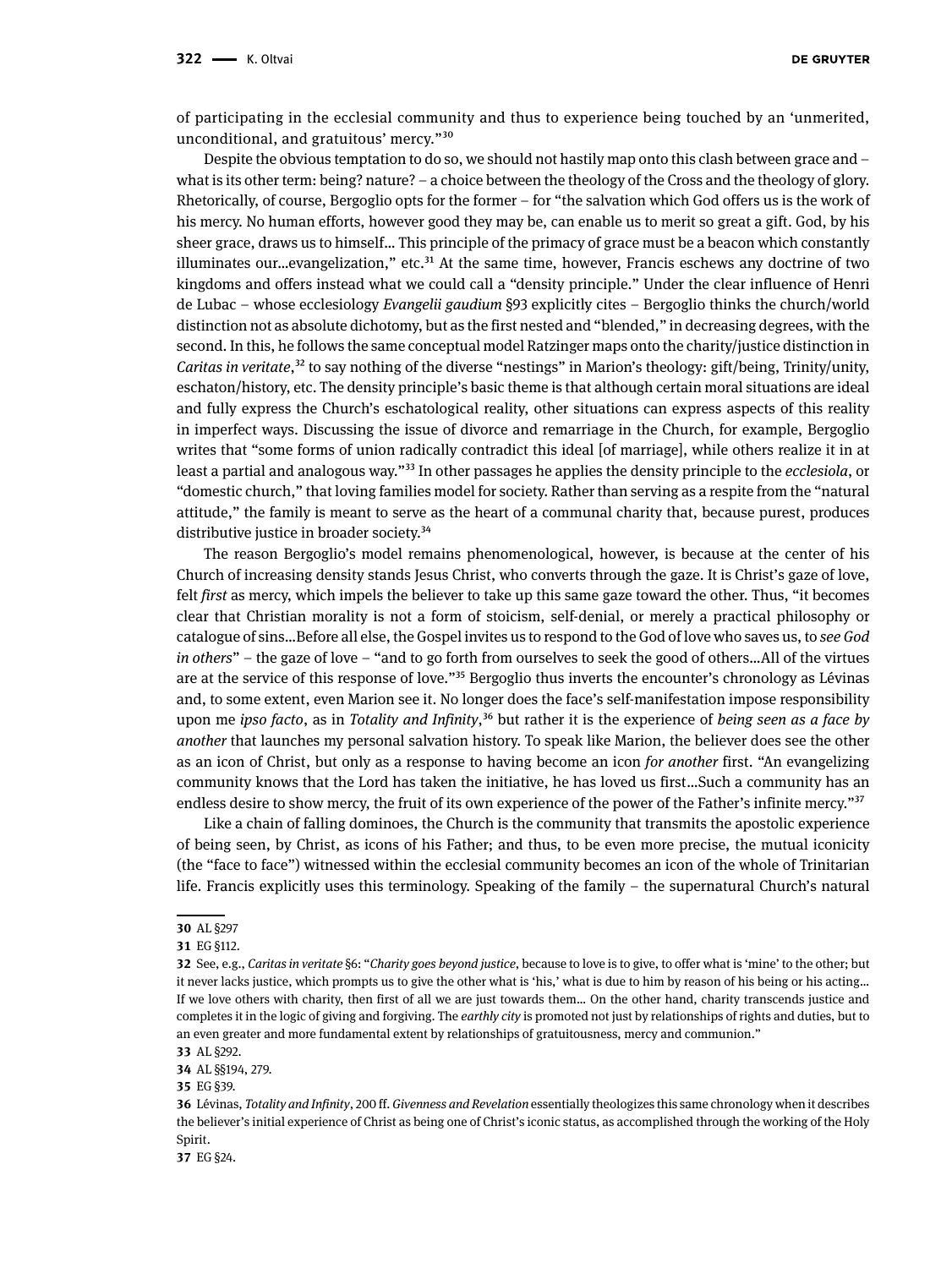archetype – *Amoris laetitia* says, "the couple…is a true, living icon – not an idol like those of stone or gold…The triune God is a communion of love, and the family is its living reflection."38 Though the inherent attractiveness of this ecclesial life sometimes causes the Church to turn inward, Bergoglio insists that she must resist this temptation, remember the gift, and turn outward to "the peripheries." For those "who experience the power of love know that this love is called to bind the wounds of the outcast, to foster a culture of encounter and to fight for justice. God has given the family the job of 'domesticating the world' and helping each person to see fellow human beings as brothers and sisters."<sup>39</sup> While some would see here an endorsement of a merely secular egalitarianism, through the density principle, we can understand this as the coequality of siblings, of personal origination – indeed, as Lévinas says, of a "fraternity radically opposed to the conception of a humanity united by resemblance… [I]t" instead "involves the commonness of a father… Monotheism signifies this human kinship, this idea of a human race that refers back to the approach of the Other in the face"40 – for Bergoglio, as for Marion, the Father's face as glimpsed in the face of Christ, and Christ's as glimpsed in the face of the Other. To carry Christ's merciful gaze forward, and outward, in history is thus Church's preeminent task and defining characteristic. *Evangelii gaudium* §27:

I dream of a "missionary option," that is, a missionary impulse capable of transforming everything, so that the Church's customs, ways of doing things, times and schedules, language and structures can be suitably channeled for the evangelization of today's world rather than for her [i.e., the Church's] self-preservation.

This is Bergoglio's "kerygmatic hermeneutic of the Church."

And so we arrive at his fundamental methodological gamble, one that attempts to resolve the abyss between pastoral and moral-theological reasoning we first noted. "Return to the things themselves!" Through the kerygmatic hermeneutic, Bergoglio takes this phenomenological principle of principles and insists that, for the Church, this "thing," this πρᾶγμᾰ, this "matter" must always be proclaiming the Gospel, the task to which all ecclesial activity, *including* theological discourse itself, must be subordinated. "In catechesis too, we have discovered the fundamental role of the first announcement or kerygma, which needs to be the center of all evangelizing activity and all efforts at Church renewal. The kerygma is Trinitarian,"<sup>41</sup> etc. But if the kerygma is proclaimed first in the encounter, and if the encounter means "learning to find Jesus in the face of the others [*le visage des autres*], in their voices, in their pleas,"42 then the phenomenological primacy of lived experience means that the pastoral becomes the only proper site of moral theology. The law, especially in its "natural" costume, is not annulled, but becomes rather "a source of objective inspiration for the deeply personal process of making decisions"43 – a process that always takes place *in vivo* and not from the depersonalized distance of the armchair or theological commission. Would this mean that, in the life of the Church, the law is imposed only so that the Gospel can suspend it? Though Bergoglio's rhetoric might risk this direction, the density principle asks us to avoid this binary and opt instead to think of degrees, of the moral law's ever-contextual application and (re)interpretation. Like the creeds, moral-theological norms become *analogiae fidei*: symbols gesturing toward a *reality already but notyet*, yet never equaling that reality's contents. A particularly striking turn of phrase sums it all up. "Rather than offering the healing power of grace and the light of the Gospel message, some would 'indoctrinate' that message, turning it into a 'dead stone to be hurled at others.'"44 "*Indottrinare*" – to brainwash, yes, but also to "place into a doctrine." Circumscribed by the doctrine's noetic frame, the Gospel encounter surrenders its interpersonal basis, its face-to-face origin. If it were to keep its kerygmatic character, then,

**<sup>38</sup>** AL §11.

**<sup>39</sup>** AL §183.

**<sup>40</sup>** Lévinas, *Totality and Infinity*, 214.

**<sup>41</sup>** EG §164. Ratzinger, in *Caritas in veritate*, anticipates this insight. See *Caritas in veritate*, §15: "These important teachings form the basis for the missionary aspect of the Church's social doctrine, which is an essential element of evangelization. The Church's social doctrine proclaims and bears witness to faith."

**<sup>42</sup>** EG §91.

**<sup>43</sup>** AL §305.

**<sup>44</sup>** AL §49.